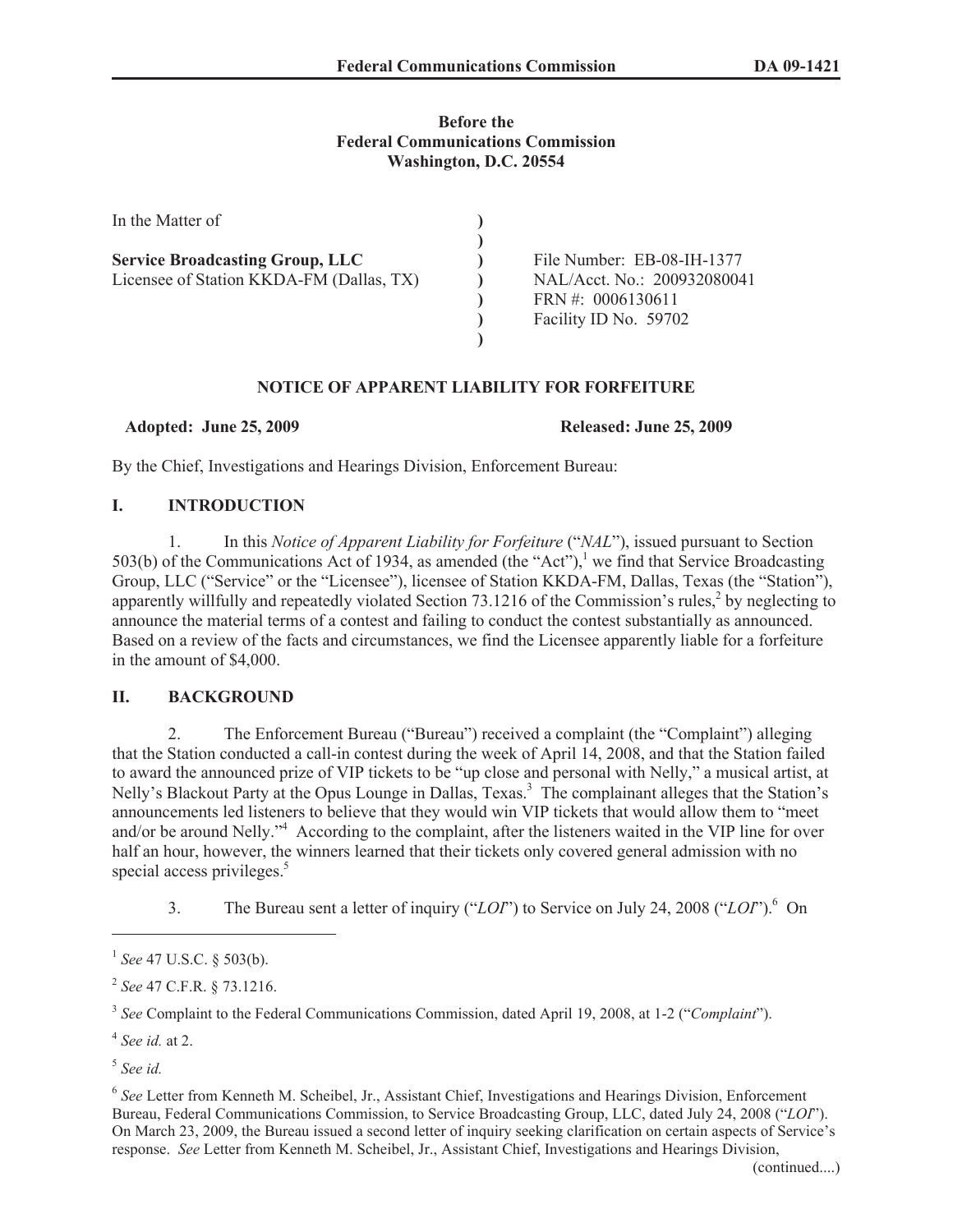September 9, 2008, Service responded to the *LOI* ("*LOI Response*").<sup>7</sup> Therein, Service acknowledges that it promoted the contest, between April 14 and 18, 2008.<sup>8</sup> According to Service, LD Unlimited leased the venue, Universal Motown Republic Music Group ("Universal Music") provided the talent, and the Station promoted the event.<sup>9</sup> Service represents that the Station awarded event passes that guaranteed the winners' entry without having to wait in line and would qualify the winners to limousine transportation to the event for 10 people and an Applebottom prize pack.<sup>10</sup> Service asserts that both its on-air announcements promoting the contest and its staff, in talking with winners when awarding the prize, described that the promised prize was limited to entry passes that would spare winners the necessity of waiting in line.<sup>11</sup> Service acknowledges, however, that "there were isolated unscripted remarks by Station" DJs" that suggested that there would also be access to the VIP level, which would otherwise require payment. <sup>12</sup> Service argues, however, that while such VIP access was not guaranteed under the contest's rules, it was nevertheless provided gratuitously by a Universal Music promoter for those contest winners who were present at the event.<sup>13</sup> Service also represents that, in a survey of 11 contest winners, eight winners confirmed that they used the tickets to access the event and that they enjoyed themselves.<sup>14</sup> Service admits, however, that three surveyed winners who attended the event using the Station's passes were dissatisfied that those passes did not provide free VIP access.<sup>15</sup>

### **III. DISCUSSION**

4. Under Section 503(b)(1) of the Act, any person who is determined by the Commission to have willfully or repeatedly failed to comply with any provision of the Act or any rule, regulation, or order issued by the Commission shall be liable to the United States for a forfeiture penalty.<sup>16</sup> Section 312(f)(1) of the Act defines willful as "the conscious and deliberate commission or omission of any act, irrespective of any intent to violate" the law.<sup>17</sup> The legislative history to Section  $312(f)(1)$  of the Act clarifies that this definition of willful applies to both Sections 312 and 503(b) of the Act,<sup>18</sup> and the Commission has so interpreted the term in the Section 503(b) context.<sup>19</sup> The Commission may also

- <sup>11</sup> *See id.* at 1-3.
- <sup>12</sup> *See id.* at 3.
- <sup>13</sup> *See id.*

<sup>(...</sup>continued from previous page)

Enforcement Bureau, Federal Communications Commission, to Service Broadcasting Group, LLC, dated March 23, 2009. Service responded to the second letter of inquiry on April 6, 2009, by supplementing its response to the *LOI*. *See* Response of Service Broadcasting Group, LLC, dated April 6, 2009 *See also infra*, note 7.

<sup>7</sup> *See* Response of Service Broadcast Group, LLC, dated September 9, 2008 ("*LOI Response*").

<sup>8</sup> *See id.* at 1.

<sup>9</sup> *See id.* at 3.

<sup>10</sup> *See id.* at 1.

<sup>14</sup> *See id.* at 4.

<sup>15</sup> *See id.*

<sup>16</sup> *See* 47 U.S.C. § 503(b)(1)(B); 47 C.F.R. § 1.80(a)(1).

 $17$  47 U.S.C. § 312(f)(1).

<sup>&</sup>lt;sup>18</sup> *See* H.R. Rep. No. 97-765, 97<sup>th</sup> Cong. 2d Sess. 51 (1982).

<sup>19</sup> *See, e.g., Southern California Broadcasting Co.*, Memorandum Opinion and Order, 6 FCC Rcd 4387, 4388 (1991).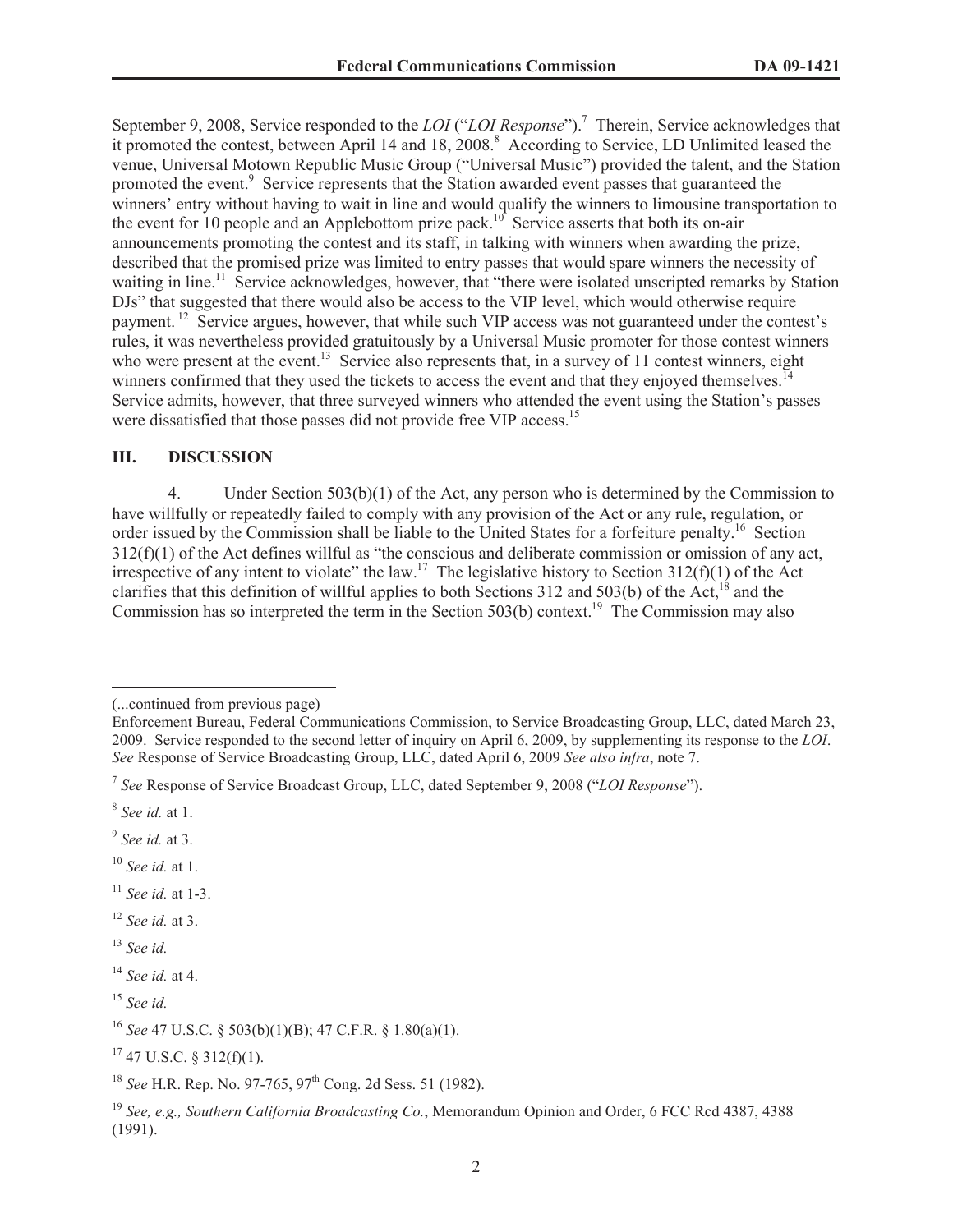assess a forfeiture for violations that are merely repeated, and not willful.<sup>20</sup> "Repeated" means that the act was committed or omitted more than once, or lasts more than one day.<sup>21</sup> In order to impose such a penalty, the Commission must issue a notice of apparent liability, the notice must be received, and the person against whom the notice has been issued must have an opportunity to show, in writing, why no such penalty should be imposed.<sup>22</sup> The Commission will then issue a forfeiture if it finds, by a preponderance of the evidence, that the person has willfully or repeatedly violated the Act or a  $\overline{Commission rule}^{23}$  As described in greater detail below, we conclude under this procedure that Service is apparently liable for a forfeiture in the amount of \$4,000 for its apparent willful and repeated failure to comply with the Commission's requirements concerning licensee-conducted contests.

5. We find that Service apparently violated the Commission's contest rule. Section 73.1216 of the Commission's rules provides that "[a] licensee that broadcasts or advertises information about a contest it conducts shall fully and accurately disclose the material terms of the contest, and shall conduct the contest substantially as announced or advertised. No contest description shall be false, misleading, or deceptive with respect to any material term."<sup>24</sup> Material terms under the rule "include those factors which define the operation of the contest and which affect participation therein,<sup>325</sup> and generally include, among other things, "the extent, nature and value of prizes  $\ldots$ ."<sup>26</sup>

6. Licensees, as public trustees, have the affirmative obligation to prevent the broadcast of false, misleading or deceptive contest announcements, $2^7$  and to conduct their contests substantially as announced.<sup>28</sup> A broadcast announcement concerning a contest is false, misleading, or deceptive "if the net impression of the announcement has a tendency to mislead the public.<sup>529</sup> In enforcing this rule, the Enforcement Bureau has repeatedly held that licensees are responsible for broadcasting accurate statements as to the nature and value of contest prizes, and will be held accountable for any

<sup>23</sup> *See, e.g., SBC Communications, Inc*., Forfeiture Order, 17 FCC Rcd 7589, 7591 ¶ 4 (2002) (forfeiture paid).

<sup>24</sup> 47 C.F.R. § 73.1216.

<sup>25</sup> *Id.* Note 1(b).

<sup>26</sup> *Id*.

<sup>20</sup> *See, e.g., Callais Cablevision, Inc., Grand Isle, Louisiana*, Notice of Apparent Liability for Monetary Forfeiture, 16 FCC Rcd 1359, 1362, ¶ 10 (2001) ("*Callais Cablevision*") (assessing a forfeiture for a cable television operator's repeated signal leakage).

<sup>21</sup> *Southern California Broadcasting Co.,* 6 FCC Rcd at 4388 ¶ 5; *Callais Cablevision, Inc.,* 16 FCC Rcd at 1362 ¶ 9.

 $22$  47 U.S.C. § 503(b); 47 C.F.R. § 1.80(f).

<sup>&</sup>lt;sup>27</sup> See WMJX, Inc., Decision, 85 FCC 2d 251, 269 (1981) (holding that proof of actual deception is not necessary to find violations of contest rules, and that the licensee, as a public trustee, has an affirmative obligation to prevent the broadcast of false, misleading or deceptive contest announcements); *Amendment of Part 73 of the Commission's Rules Relating to Licensee-Conducted Contests*, Report and Order, 60 FCC 2d 1072 (1976).

<sup>28</sup> *See Headliner Radio, Inc.*, Memorandum Opinion and Order, 8 FCC Rcd 2962 (Mass Media Bur. 1993) (finding that the airing of a misleading advertisement concerning a licensee's contest violated the Commission contest rules because the contest was not then conducted "substantially as announced or advertised"); *Lincoln Dellar*, Memorandum Opinion and Order, 8 FCC Rcd 2582, 2585 (Mass Media Bur. 1993) (finding that the cancellation of a pre-announced contest violated the pertinent Commission rules because the contest was not then conducted "substantially as announced").

<sup>29</sup> *WMJX Inc.*, 85 FCC 2d at 269-70, n.82 (citing *Eastern Broadcasting Corp.,* Decision, 14 FCC 2d 228, 229  $(1968)$ ).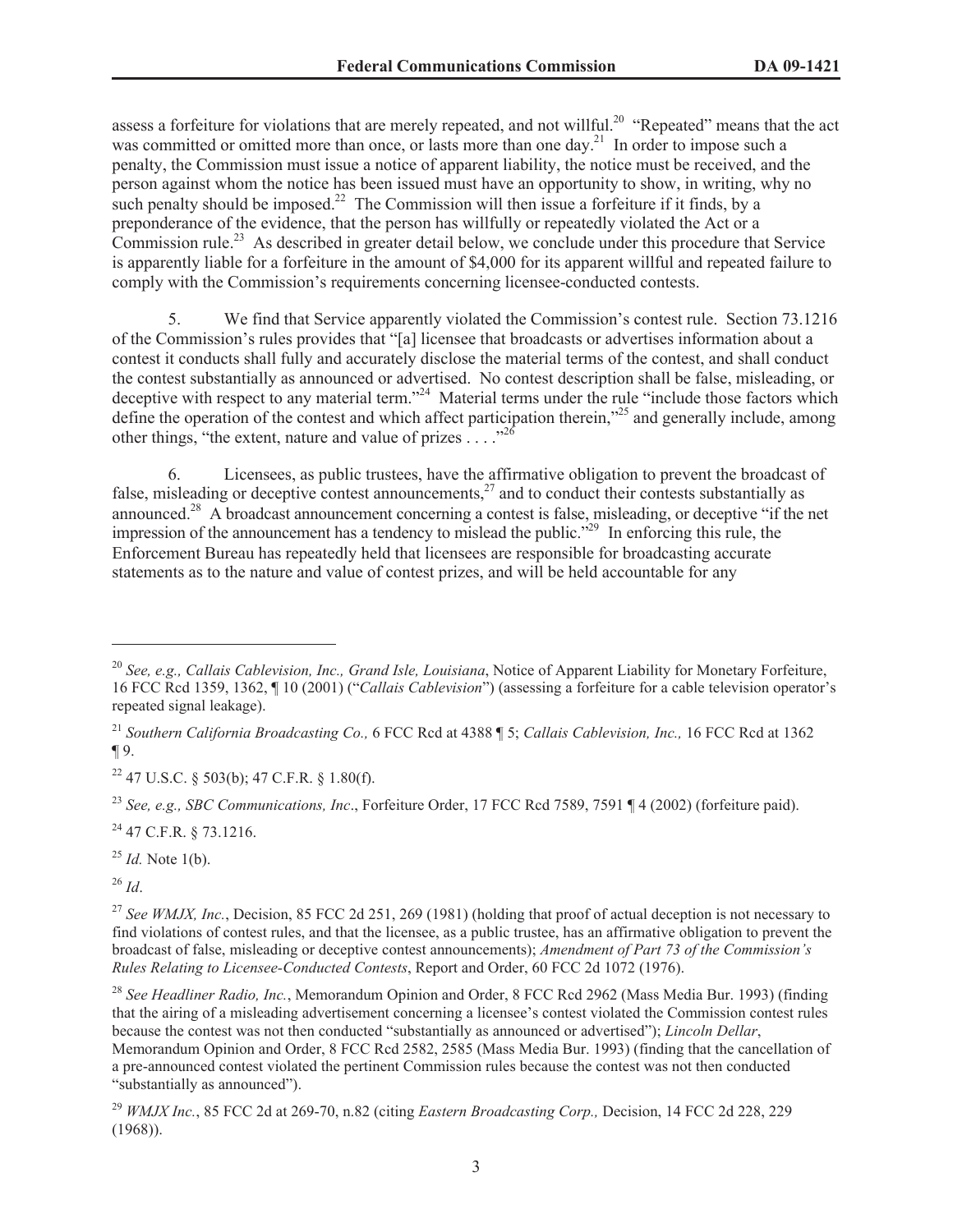announcement that tends to mislead the public. $30$ 

7. We reject Service's claims that its announcements and staff's interaction with contest winners clearly indicated that the passes would provide contest winners concert entry without having to wait in line.<sup>31</sup> As discussed below, the record belies this claim. We find it compelling that the complainant cites station remarks suggesting that winners would be "up close and personal with Nelly."<sup>32</sup> Access to the event alone would not necessarily and apparently did not afford such access to the star.<sup>33</sup> It is also significant that Service did not dispute that its staff made these remarks on the air.<sup>34</sup> Moreover, the record supports that the complainant's recollection of the station remarks was substantially accurate,  $35$  and that the announcers made other similar remarks that also suggested that the prize would allow VIP access, as discussed below.<sup>36</sup>

8. Contrary to Service's claims, its *LOI Response* suggests that the announcements were indeed deceptive. First, we note that several announcements indicate that the prize grants "VIP" access without defining that term.<sup>37</sup> Second, in the instances in which the term "VIP" was explained, Service's explanations were misleading. Some broadcast announcements indicated that "with VIP access you skip the line and are guaranteed entry"<sup>38</sup> and Service argues that only "isolated unscripted remarks from Station DJs" suggested VIP access was promised. $3<sup>3</sup>$  But we find that these "isolated" remarks occurred throughout Service's promotion of the contest. Specifically, several times, the deejays broadcast that "VIP" access would allow winners VIP access or the opportunity to be "up close and personal with Nelly."<sup>40</sup> Third, Service's own survey of contest winners suggests that Service's announcements were unclear about the type of access awarded to contest prize winners and that this resulted in some winners' dissatisfaction.<sup>41</sup> The record thus demonstrates that Service did not accurately characterize to listeners a material term of its contest – the nature of the prize available. To the extent that Service blames its staff

<sup>32</sup> *See Complaint* at 2.

<sup>36</sup> *See infra* ¶ 9.

<sup>37</sup> *See LOI Response* at Exhibit A at 3-5, 7-8, 10-11, 19.

<sup>38</sup> *Id.* at 2.

<sup>30</sup> *See, e.g., Clear Channel Broadcasting Licenses, Inc.,* Notice of Apparent Liability for Forfeiture, 21 FCC Rcd 6808, 6809 (Enf. Bur., Investigations & Hearings Div. 2006) (forfeiture paid); *Citicasters Co*., Notice of Apparent Liability for Forfeiture, 15 FCC Rcd 16612, 16613-614 (Enf. Bur. 2000) (forfeiture paid); *Clear Channel Broadcasting Licenses, Inc.,* Notice of Apparent Liability for Forfeiture, 15 FCC Rcd 2734, 2735 (Enf. Bur. 2000) (forfeiture paid).

<sup>31</sup> *See LOI Response* at 1-3.

<sup>33</sup> *See id.*; *LOI Response* at 4 ("[T]hree of the surveyed winners, while they attended the event using the Contest tickets, were displeased because they were not awarded free entry to the second floor VIP area").

<sup>&</sup>lt;sup>34</sup> See LOI at 2 (providing Service the opportunity to point out any inaccuracies in the complaint in response to Inquiry 9).

<sup>35</sup> *See* Complaint at 2*;* Exhibit A at 16. *See also id.* at 17-18, 20, 22, 23-25 (stating same or similar remarks seven additional times).

<sup>&</sup>lt;sup>39</sup> *See id.* at 3 & Exhibit A at 14-15, 23 (noting deejays' remarks in the transcript of the contest promotions, including: (1) "'[c]uz we got you access to the VIP level . . . [;]" (2) "you want to go hang out with Nelly in the VIP[;]" (3) "VIP room – you all up in there[;]" and (4) "you wanna ball in the VIP section"). *See also supra* note 35.

<sup>40</sup> *See supra* note 35.

<sup>&</sup>lt;sup>41</sup> See LOI Response at 4 (noting that "three of the surveyed winners, while they attended the event using the [c]ontest tickets, were displeased because they were not awarded free entry to the second floor VIP seating area").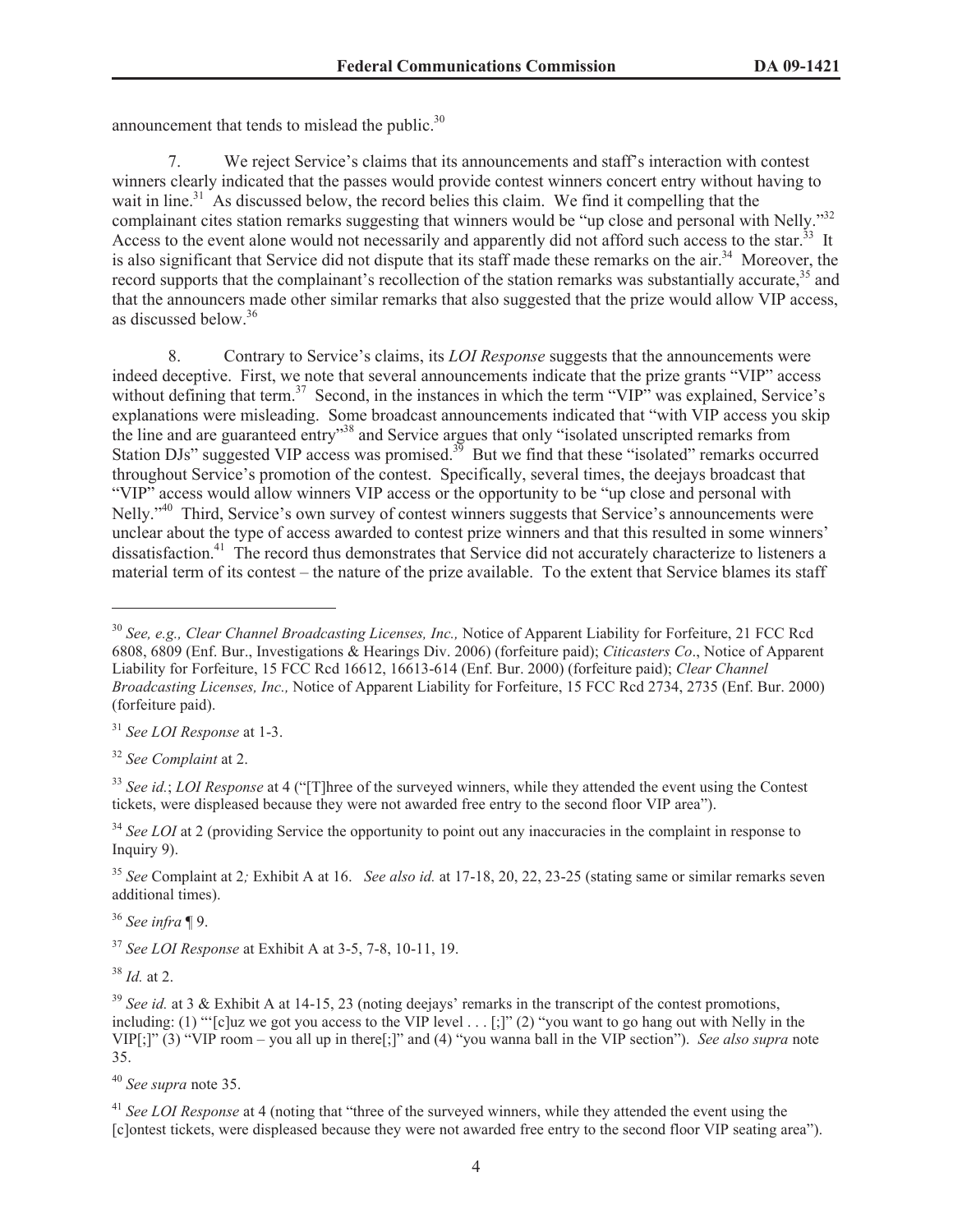for any discrepancies found in Station's announcements, we reiterate that the Commission has consistently held licensees responsible for the acts and omissions of their employees.<sup>42</sup>

9. Service further asserts that it conducted the contest as announced by awarding the prize it promoted.<sup>43</sup> We disagree. Service concedes that its deejays promoted a prize awarding concert tickets, allowing winners to skip waiting in line, *and* providing access to the VIP floor free of charge.<sup>44</sup> In certain instances, Service, in fact, awarded the announced prize of access to the VIP level because "the Universal Music promoter . . . obtained free second floor access for present [c]ontest winners" even though "such access was not guaranteed under the [c]ontest rules.<sup>45</sup> Yet, Service's acknowledgment that at least three contest winners remained dissatisfied and did not gain free access to the VIP second floor demonstrates that Service failed to consistently award a prize understood by all to have been promised them.<sup>46</sup>

Finally, Service contends that other factors demonstrate its compliance with the Commission's contest rules. Specifically, Service argues that it made clear the nature of the prize in offair remarks.<sup>47</sup> To the extent that Service's staff provided these instructions in this manner, however, the Commission has found that licensees cannot avail themselves of non-broadcast announcements to satisfy the requirement that they accurately announce a contest's material terms.<sup>48</sup> The Commission's rules clearly state that "[t]he material terms should be disclosed periodically *by announcements broadcast on the station* conducting the contest.<sup>"49</sup> The rules state that while disclosure by non-broadcast means (such

<sup>44</sup> *See id.* at 3 (noting that isolated unscripted deejay remarks suggested that "VIP access" would provide access to the VIP level, although majority of over-the-air announcements and individual instructions from deejays to winners noted that "VIP access" meant skipping the line and gaining entry).

<sup>45</sup> *Id. See also id.* & Exhibit G, Memo from Olden Hatcher, S.W. Regional Promotion and Marketing Director, Universal Motown Republic Music Group, to Hymen Childs, Manager, Service Broadcasting Group, LLC (undated).

<sup>47</sup> *See LOI Response* at 1-2 & Exhibits B-C.

<sup>42</sup> *See Rama Communications, Inc.*, Memorandum Opinion and Order, 23 FCC Rcd 18209, 18211 ¶ 7 (Enf. Bur. 2008) (citing *Padre Serra Communications, Inc.*, Letter, 14 FCC Rcd 9709, 9714 (Mass Media Bur. 1999) and *Gaffney Broadcasting, Inc.*, Memorandum Opinion and Order, 23 FCC 2d 912 (1970)) ("where lapses in compliance occur, neither the negligent acts nor omissions of station employees or agents, nor the subsequent remedial actions undertaken by the licensee, excuse or nullify the licensee's rule violation"); *Gaffney Broadcasting, Inc.*, 23 FCC 2d at 913 ("licensees are responsible for the selection and presentation of program material over their stations, including . . . acts or omissions of their employees"); *supra* note 30.

<sup>43</sup> *See LOI Response* at 3-4 & Exhibit G (noting that although "the Universal Music promoter . . . obtained free second floor access for present [c]ontest winners[,]" in response to a post-contest survey, "three of the surveyed winners, while they attended the event using the [c]ontest tickets, were displeased because they were not awarded free entry to the second floor VIP seating area").

<sup>46</sup> *See supra* note 43. Further, we do not find mitigating the fact that Service's survey indicated that the majority of contest winners were satisfied with their prize. These facts, even if true, do not excuse Service's apparent rule violation. *See*, *e.g.*, *NM Licensing LLC*, Notice of Apparent Liability for Forfeiture, 21 FCC Rcd 7916, 7920 (Enf. Bur. Investigations & Hearings Div. 2006) (rejecting claims that station's ultimate awarding of prize and compensation for three excluded winners mitigated the licensee's liability for a contest rule violation).

<sup>&</sup>lt;sup>48</sup> Although non-broadcast disclosures (such as making contest rules available at the stations) can supplement broadcast announcements, they cannot act as a substitute for broadcast announcements. *See AK Media Group, Inc*. 15 FCC Rcd 7541, 7543 (Enf. Bur. 2000) (finding contest rule violation for failure to broadcast a contest's material term and holding that posting rules at the station and on website do not suffice to satisfy rule); *Clear Channel Broadcasting Licenses Inc.,* 15 FCC Rcd 2734, 2735 (Enf. Bur. 2000) (finding contest rule violation for failure to broadcast a contest's material term and holding that posting rules at the station's website does not suffice to satisfy rule).

 $49$  47 C.F.R. § 73.1216 n.2 (emphasis added).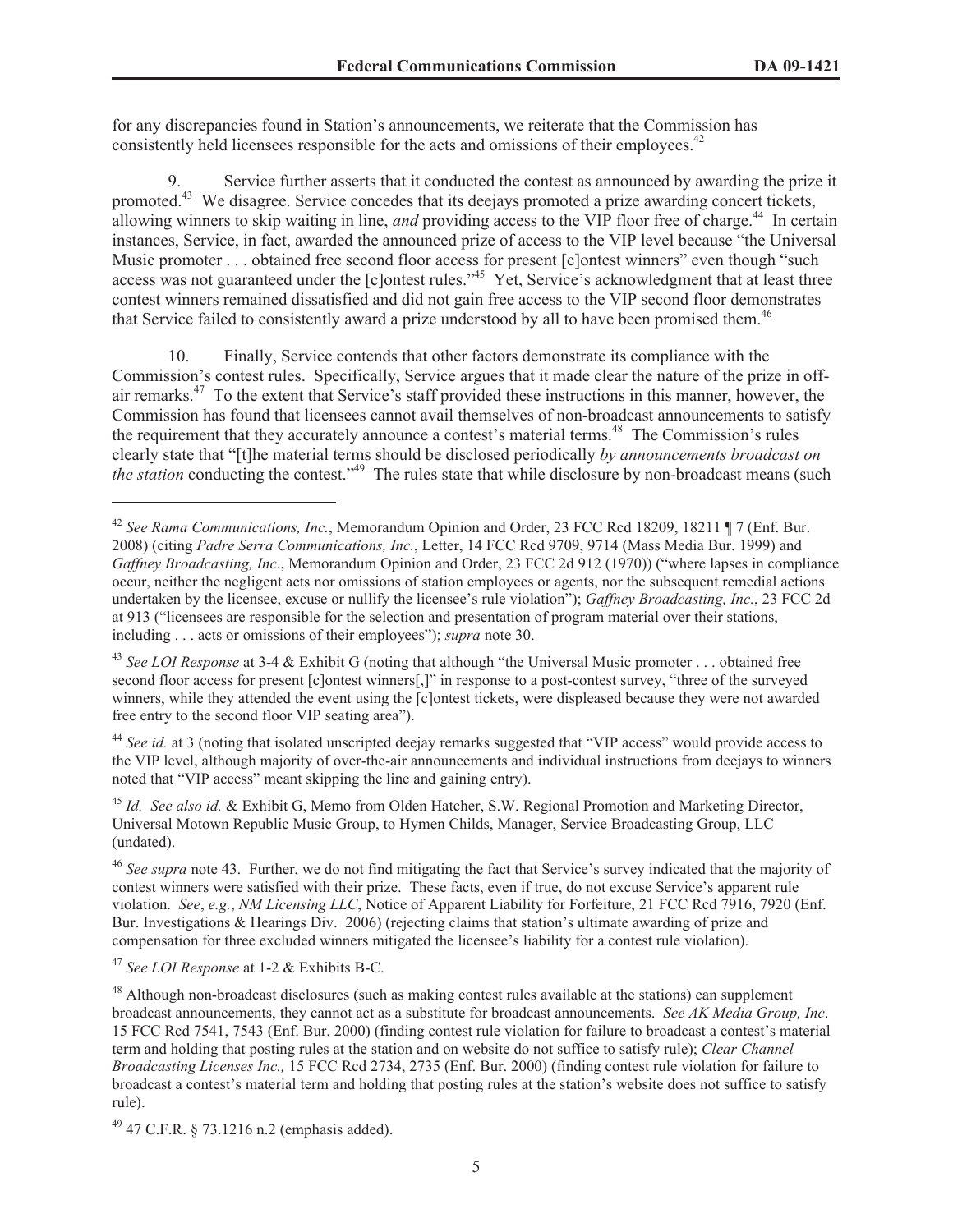as on a website) can be considered in determining whether adequate disclosure has been made, any nonbroadcast disclosures must be "[i]n addition to the required broadcast announcements . . ." and cannot substitute for them.<sup>50</sup> Accordingly, we find that any such off air instructions, even if made, do not excuse Service from liability.

11. Based upon the evidence before us, we find that the Station apparently willfully and repeatedly violated Section 73.1216 of the Commission's rules. The Commission's *Forfeiture Policy Statement* sets a base forfeiture amount of \$4,000 for violation of Section 73.1216.<sup>51</sup> In assessing the monetary forfeiture amount, we must take into account the statutory factors set forth in Section 503(b)(2)(E) of the Act and Section 1.80 of the Commission's rules, which include the nature, circumstances, extent, and gravity of the violation, and with respect to the violator, the degree of culpability, any history or prior offenses, ability to pay, and other such matters as justice may require.<sup>52</sup> Taking this standard into account, and based upon the facts and circumstances presented here, we find that a forfeiture in the amount of \$4,000 is appropriate as to Service's contest violation.<sup>53</sup>

#### **IV. ORDERING CLAUSES**

12. **ACCORDINGLY, IT IS ORDERED**, pursuant to Section 503(b) of the Act,<sup>54</sup> and Sections 0.111, 0.311, and 1.80(f)(4) of the Commission's rules,<sup>55</sup> that Service Broadcasting Group, LLC, is hereby **NOTIFIED** of its **APPARENT LIABILITY FOR FORFEITURE** in the amount of \$4,000 for apparently willfully and repeatedly violating Section  $73.1216$  of the Commission's rules.<sup>56</sup>

13. **IT IS FURTHER ORDERED**, pursuant to Section 1.80 of the Commission's rules, that within thirty (30) days of the release of this *NAL*, Service Broadcasting Group, LLC, **SHALL PAY** the full amount of the proposed forfeiture or **SHALL FILE** a written statement seeking reduction or cancellation of the proposed forfeiture.

14. Payment of the forfeiture must be made by check or similar instrument, payable to the order of the Federal Communications Commission. The payment must include the NAL/Account Number and FRN Number referenced above. Payment by check or money order may be mailed to Federal Communications Commission, P.O. Box 979088, St. Louis, MO 63197-9000. Payment by overnight mail may be sent to U.S. Bank – Government Lockbox #979088, SL-MO-C2-GL, 1005 Convention Plaza, St. Louis, MO 63101. Payment by wire transfer may be made to ABA Number 021030004, receiving bank TREAS/NYC, and account number 27000001. For payment by credit card,

<sup>54</sup> *See* 47 U.S.C. § 503(b).

<sup>50</sup> *Id.*

<sup>51</sup> *See Commission's Forfeiture Policy Statement and Amendment of Section 1.80 of the Rules to Incorporate the Forfeiture Guidelines*, Report and Order, 12 FCC Rcd 17087, 17113 (1997), *recons. denied*, 15 FCC Rcd 303 (1999) ("*Forfeiture Policy Statement*").

<sup>52</sup> *See* 47 U.S.C. § 503(b)(2)(E); 47 C.F.R. § 1.80(b)(4).

<sup>53</sup> *See Entercom Wichita License, LLC*, Forfeiture Order, DA 09-183 (Enf. Bur., Investigations & Hearings Div. rel. Feb. 5, 2009), *response pending* (assessing \$4,000 forfeiture for failure to announce a contest's material term and for neglecting to conduct contest as announced); *Citicasters Co*., Notice of Apparent Liability for Forfeiture, 15 FCC Rcd 16612, 16613-614 (Enf. Bur. 2000) (assessing \$4,000 forfeiture for failure to announce a contest's material term) (forfeiture paid); *Capstar TX Limited Partnership*, Notice of Apparent Liability for Forfeiture, 20 FCC Rcd 10636, 10641 (Enf. Bur., Investigations & Hearings Div. 2005) (assessing \$4,000 forfeiture for failure to announce a contest's material term and for neglecting to conduct the contest as announced) (forfeiture paid).

<sup>55</sup> *See* 47 C.F.R. §§ 0.111, 0.311 and 1.80(f)(4).

<sup>56</sup> *See* 47 C.F.R. § 73.1216.